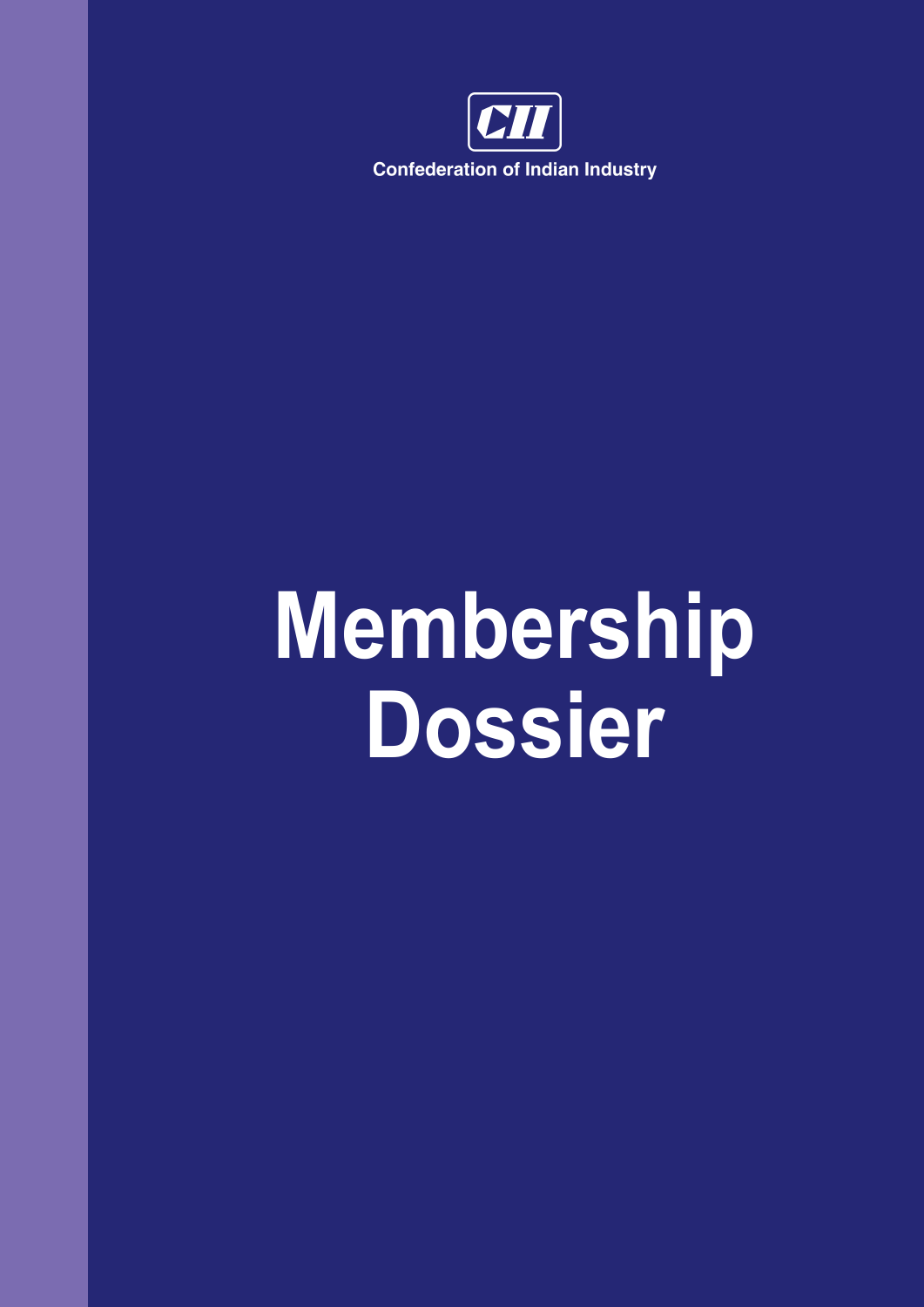## **CII and Membership Services**

Since its inception in 1895, CII has led change across sectors, helping its Member companies evolve and adapt to a rapidly changing environment. It works closely with Government on policy issues and offers industry a wide range of specialised services and global linkages to enhance efficiency; build competitiveness and expand business opportunities. Today, CII is a proactive change agent and a nodal point of reference for industry nationally as well as globally.

CII's service portfolio includes:



## **Advantage Members**

#### **Benefits to CII Members**

As a Member of CII, you will access a world of opportunities, from networking with the corporate majors of Indian and global industry to assisting in framing economic and industrial policies, through close linkage with the Government. CII's proactive approach focusses on helping you to increase efficiency and competitiveness.

#### **Networking**

- Platform to interact with other Members, Institutions, State & Central Governments
- Fora to meet global business and political leaders
- Participate in topical seminars, training programmes, conferences and meetings
- 8 overseas offices to assist in establishing linkages\*
- 394 Counterpart organizations in 133 countries\*
- Networking opportunities with Indian and global corporate majors
- Platform to enhance business and develop newer markets

#### **Policy Work**

- Participate in Expert Committees & Task Forces
- Get expert advice on Government legislations, regulations, etc.
- Representations to Central & State Governments and other Institutions

#### **Business Services**

Special focus on small/micro industry on policy matters, business development, foreign collaborations, trade fair participation, subcontracting, quality, technology & environment initiatives.

- Participate in trade fairs & exhibitions
- Industrial and business delegations are received from overseas and sent out regularly
- ASCON Affiliated Associations Council the forum for all sector specific activity
- Develop business through buyer-seller forums
- Visa facilitation / Passport Endorsement Service

#### **Learning**

- Global trends that affect your business
- Industry best practices on competitiveness
- Improve internal efficiency and productivity
- Get an insight into Government policies and their impact on businesses

#### **Sharing**

- Share your best practices with other Members
- Help enhance competitiveness of Indian industry

*\* As on December 2021*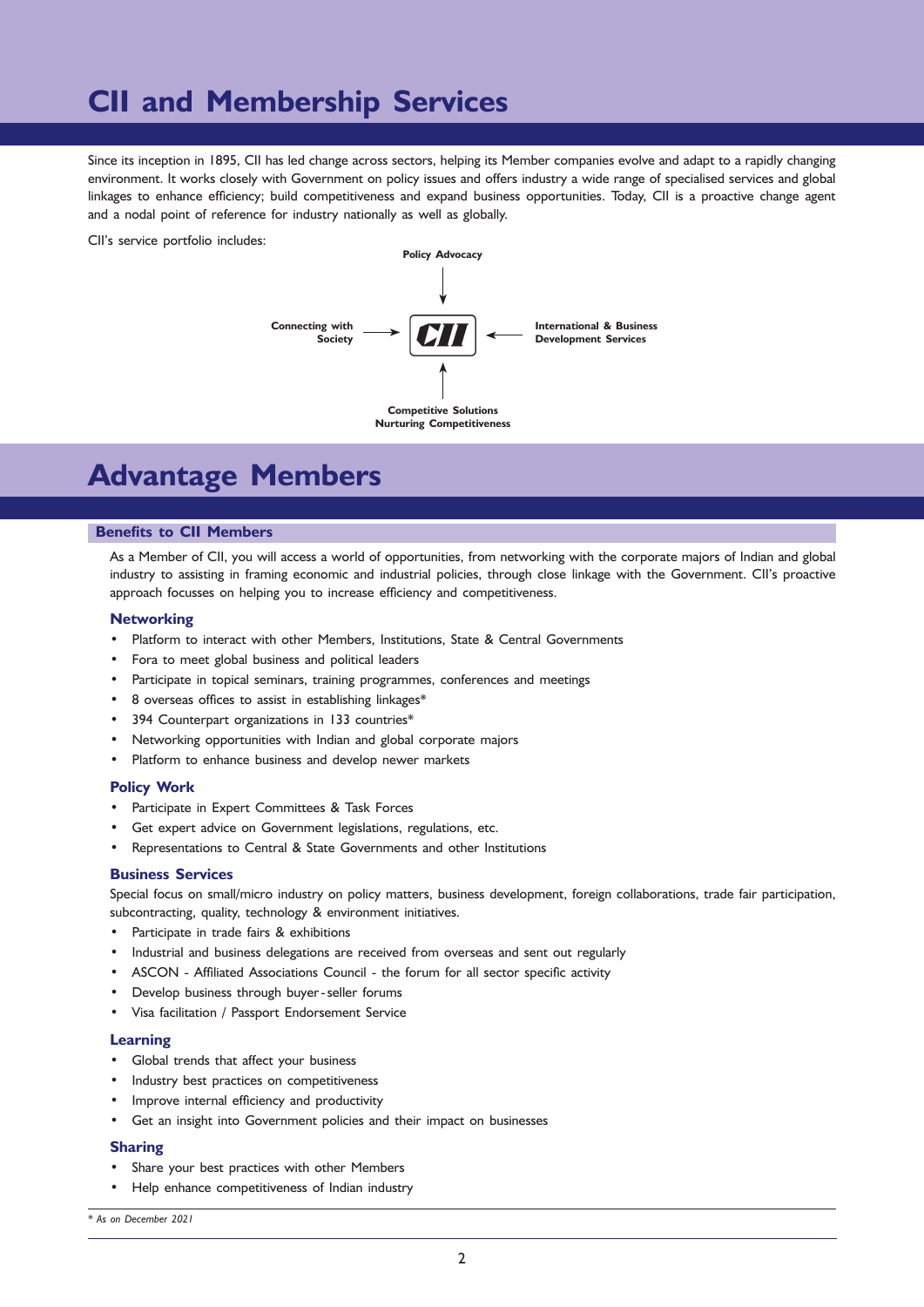#### **Caring**

- Opportunity to give back to society
- Get involved with important initiatives in the areas of climate change resilience, women empowerment, disaster management and early childhood education.

#### **Building Excellence**

Ten Centres of Excellence (CoEs) – These CoEs provide a diverse range of services through interventions ranging from advocacy, policy research and skill building to turnkey projects, training, consultancy and SME facilitation (cluster):

- CII Institute of Quality, Bengaluru
- CII Naoroji Godrej Centre of Manufacturing Excellence, Mumbai
- CII-Sohrabji Godrej Green Business Centre, Hyderabad
- CII-ITC Centre of Excellence for Sustainable Development, New Delhi
- CII Centre of Excellence for Competitiveness for SMEs, Chandigarh
- CII Institute of Logistics, Chennai
- CII-Suresh Neotia Centre of Excellence for Leadership, Kolkata
- CII-Jubilant Bhartia Food and Agriculture Centre of Excellence, New Delhi
- CII-Triveni Water Institute, New Delhi
- CII Centre of Excellence for Innovation, Entrepreneurship and Start‑ups, Hyderabad

#### **Social Sector Activities**

Community development, population, health, literacy, HRD, consumer affairs, rural development - your involvement is needed to make that crucial difference.

#### **Information Dissemination**

- Access to publications and reports on a wide range of subjects
- Monthly journal e-Newsletter, CII Communique; subscribe to newsletters on Green Business Opportunities, Quality, WTO Monthly Economic Report, Finance & Taxation, Business Focus
- 62 Corporate / Regional / State / Zonal / District offices providing assistance at all levels\*



### **MyCII (www.mycii.in) - CII's Online Business Resource Centre**

Helps Members multiply their business prospects; update themselves on latest industry trends; seek guidance from experts on a variety of issues; enrich themselves with a trove of knowledge and interact with peers from industry at the click of a mouse. Sign up now for:

- Information Updates
	- Government Notifications
	- Policy Tracker
	- Investment Tracker
- Business Leads
	- Tender Information
	- B2B Opportunities
	- Market Intelligence
	- Members' Directory
	- MyCII Market Place
- Knowledge Centre
	- Sectoral Reports/Research Papers
	- State of Economy weekly and monthly
	- Proceedings of Business Conferences/Events

mycii.in

- Sectoral Vision Documents
- Online Communities
	- Peer Group Networking
	- Advisory Services
	- Discussion Boards
	- Communities
	- Group Webinars

**Customize your alerts (Daily / Weekly / Monthly) according to your areas of interest**

**For more information, please call Membership Services at: CII Helpline Toll free No: 1800-103-1244, 00-91-99104 46244, 91 11 41193300**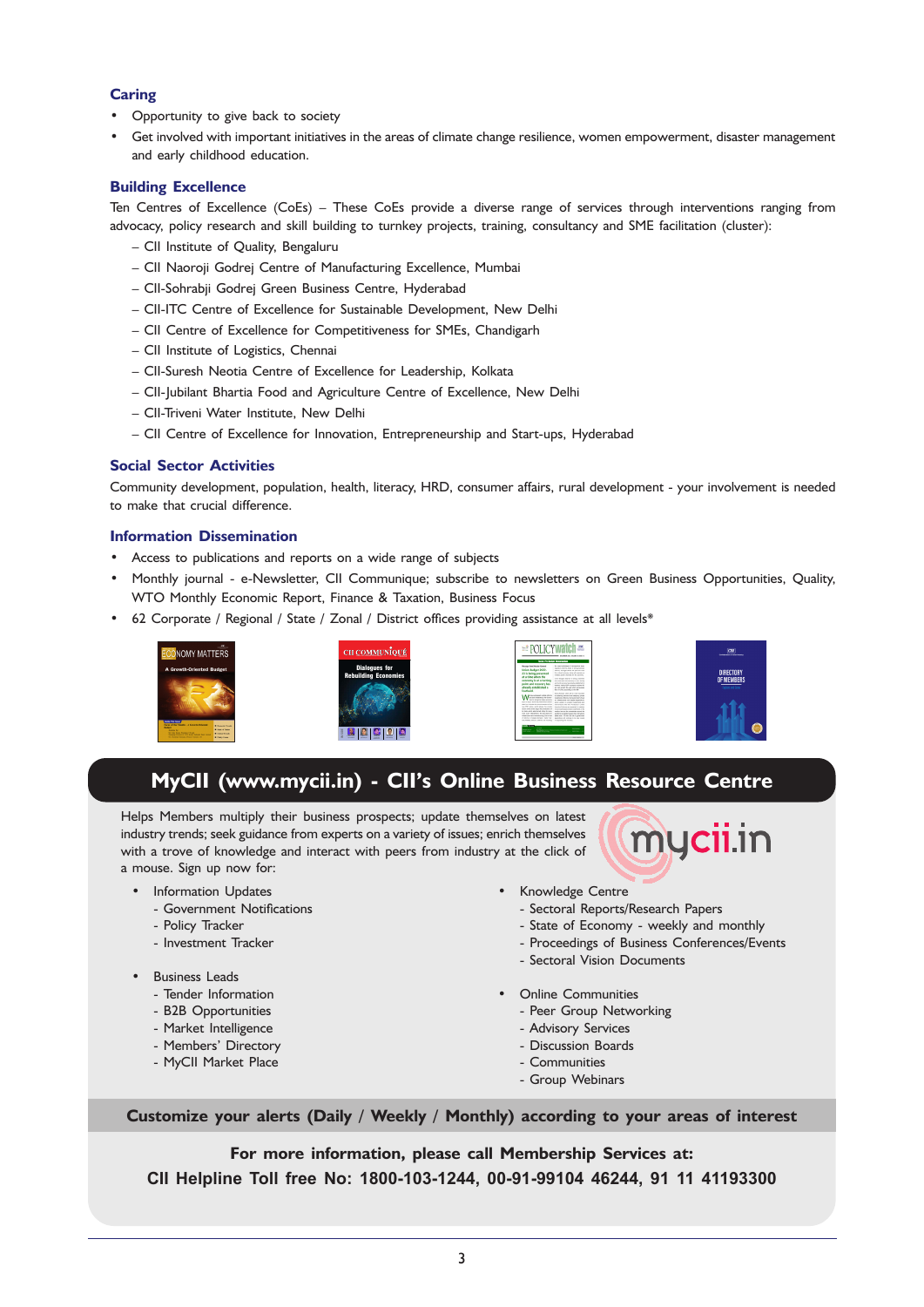#### **1. Membership Categories**

| <b>Primary Members</b>         | Any Company or Firm in India engaged in manufacturing activity or present in the services sector including<br>Banks, Financial Institutions, Law Firms, Hospitals, Travel/Tourism & Hospitality, Films, Media: Print and<br>Electronic, Digital Entertainment, Advertising, Publishing, Fashion are eligible. This category of Members<br>shall stand for annual elections to the National/Regional/State Councils and have the right to vote.                                                                                                                                                                                                      |
|--------------------------------|-----------------------------------------------------------------------------------------------------------------------------------------------------------------------------------------------------------------------------------------------------------------------------------------------------------------------------------------------------------------------------------------------------------------------------------------------------------------------------------------------------------------------------------------------------------------------------------------------------------------------------------------------------|
| <b>Associate Members</b>       | Representative offices of foreign companies operating in India as Liaison Offices under the approval<br>of Reserve Bank of India are eligible. The Associate Membership would be converted into Member<br>category as and when Liaison Office status changes to a full-fledged company with the commencement<br>of commercial production/services generating sales turnover. They shall have no power to occupy a seat<br>on the National/Regional/State Councils and shall not have the right to vote.                                                                                                                                             |
| <b>Affiliated Associations</b> | National or Regional Associations/Councils/Organisations of industry interests are eligible. Affiliation<br>to CII of such bodies would not affect the autonomy or independence of the affiliated body, which<br>would retain the complete right to decide and to pursue its own line of action. Such affiliated bodies<br>shall not have the right to vote. While National Affiliated Associations shall stand for elections to the<br>National Council, they shall not have the right to vote. Regional Affiliated Associations shall neither<br>have power to occupy a seat on the National/Regional/ State Councils not have the right to vote. |
| <b>Institutional Members</b>   | National or Regional Professional Institutes/Organisations/Boards of industry interests dealing with<br>collection and dissemination of information, research & development, technical upgradation processes,<br>exploration of new resources, etc. as distinct from industry Associations/Councils/ Organisations are<br>eligible. They shall have no power to occupy a seat on the National/Regional/State Councils and shall<br>not have the right to vote.                                                                                                                                                                                      |
|                                | International Members An international Company / Firm / Organisation / Association are eligible to become International Members.<br>They shall not be eligible to stand for election of National Council or Regional Councils or State Councils<br>or any other body and shall also not have the right to vote.                                                                                                                                                                                                                                                                                                                                     |

#### **2. Membership Admission Procedure**

- For admission as a Member of the Confederation, a Company or a Firm shall make an application in writing to the Regional Director of the respective Region on the prescribed form, which shall be signed by the applicant. The application shall contain an acceptance of, and an agreement to abide by, the rules and regulations of the Confederation.
- Such an application shall be proposed by one and seconded by another Member and may be admitted by the Regional Council of the concerned Region after the Regional / State office-bearers have approved the application form.
- All admissions, except where expressly otherwise stated, shall be made by a Regional Council and all applications for Membership shall be submitted to the Regional Director of the Region, where the applicant's principal establishment is located, being the largest establishment in terms of Gross Sales Turnover during last financial year of the applicant concerned.
- **• Primary Member :** Formal application to accompany annual report/audited accounts, company profile, entrance fee, proof of the latest investment figure in plant and machinery / equipment and annual turnover (either a registration certificate as per MSME Act or a certification by the auditors/authority (for a micro/small/medium scale company), certificate of incorporation (for a newly established company).
- **• Associate Member:** Formal application to accompany copy of RBI approval for opening Liaison Office in India & copy of annual report of parent company.
- **• International Member :** An international Company / firm / Organisation / Association to submit a formal application in writing to the Secretary & Director General of the Confederation.
- **• Affiliation/Institutional Member :** Formal application to accompany Memorandum & Rules of association/institution, list of Governing Council, last annual report & audited accounts, note on annual membership subscription, if any, of association/ institution, list of Members, payment, etc.
- **• The newly Set up Firms and Start Ups:** Annual subscription of Rs. 10,000 (This rate is applicable for the first two years of admission or until the start of commercial production/service whichever is earlier)
- **• Multiple Membership:** Any company having Membership in more than one Region pays 15% of subscription subject to a minimum of Rs. 2,000/- as surcharge per Region.
- **• Add on Membership:** Any company having membership in more than one State in the Region from where the company's primary membership is, can take the 'Add On' membership on a payment of Rs. 5,000/- surcharge per location.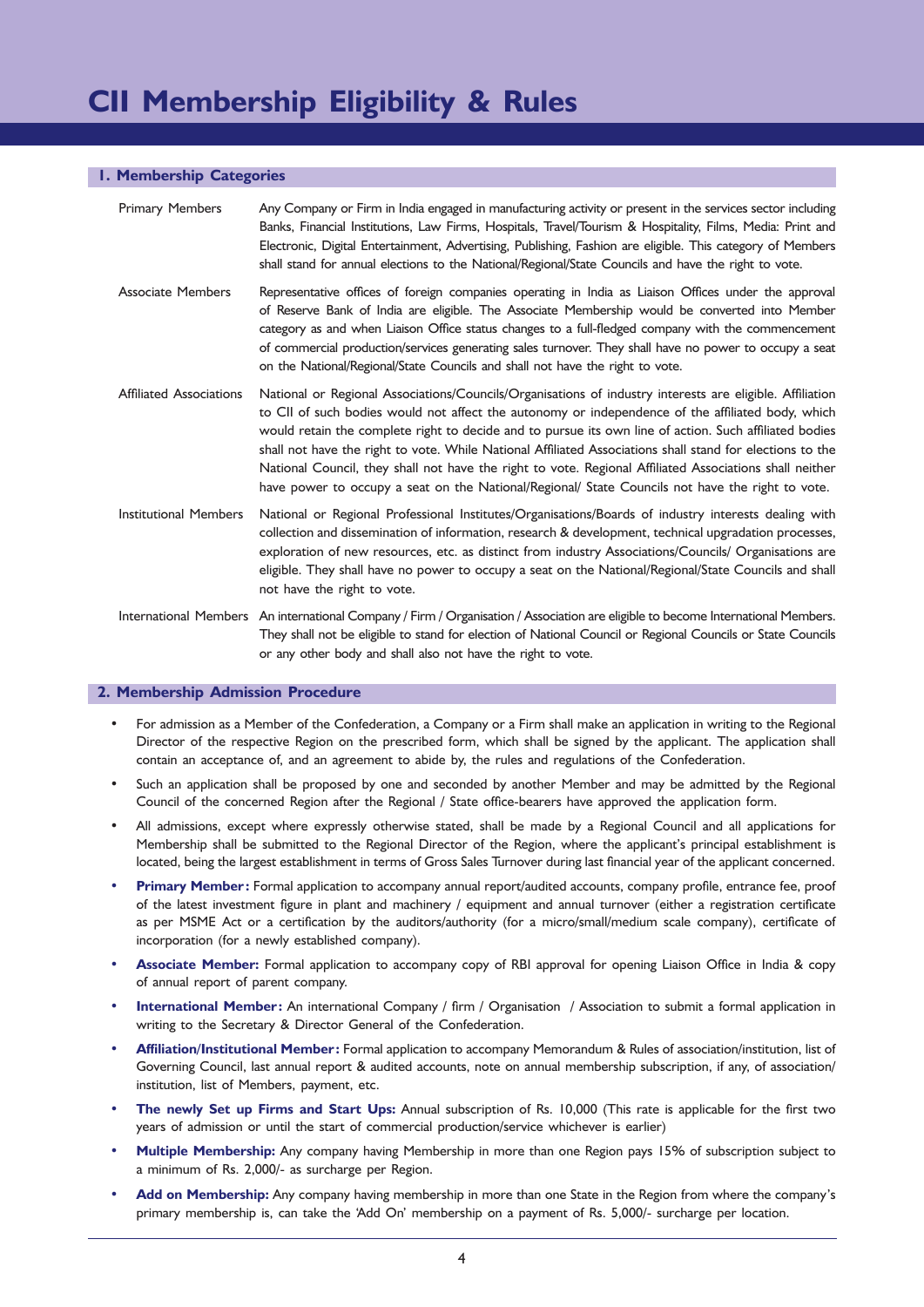#### **2a. Entrance Fee**

| <b>Manufacturing &amp; Services Enterprises</b>                                                                                                                                                                                                                                                                                    |                                                                                                                              |                    |  |  |  |
|------------------------------------------------------------------------------------------------------------------------------------------------------------------------------------------------------------------------------------------------------------------------------------------------------------------------------------|------------------------------------------------------------------------------------------------------------------------------|--------------------|--|--|--|
| <b>Enterprises</b>                                                                                                                                                                                                                                                                                                                 | <b>Criteria</b>                                                                                                              | <b>Fee</b>         |  |  |  |
| Newly registered Firms                                                                                                                                                                                                                                                                                                             | Any company which has not yet started commercial production/services.                                                        | ₹ 3,000            |  |  |  |
| As per the Government of India definition prevailing at the time of admission (Any<br>Firm up to a period of ten years from the date of incorporation/ registration in India.<br>Startups<br>Turnover of the entity for any of the financial years since incorporation/ registration has<br>not exceeded one hundred crore rupees) |                                                                                                                              | ₹ 3,000            |  |  |  |
| Micro                                                                                                                                                                                                                                                                                                                              | Investment $\lt \bar{\tau}$ I crore and Turnover $\lt \bar{\tau}$ 5 crores                                                   | ₹ 3,000            |  |  |  |
| Small                                                                                                                                                                                                                                                                                                                              | Investment $<$ $\overline{\zeta}$ 10 crores and Turnover $<$ $\overline{\zeta}$ 50 crores                                    | ₹ 3,000            |  |  |  |
| Medium                                                                                                                                                                                                                                                                                                                             | Investment $\lt \bar{\tau}$ 50 crores and Turnover $\lt \bar{\tau}$ 250 crores                                               | ₹ 10,000           |  |  |  |
| Large                                                                                                                                                                                                                                                                                                                              | More than $\overline{\xi}$ 50 crores of Investment and Turnover of $\overline{\xi}$ 250 crores                               |                    |  |  |  |
|                                                                                                                                                                                                                                                                                                                                    |                                                                                                                              |                    |  |  |  |
| India Liaison Office (Representative Offices of foreign companies operating in India as<br>Associate Member<br>Liaison Offices)                                                                                                                                                                                                    |                                                                                                                              | ₹ 10,000           |  |  |  |
| International Member                                                                                                                                                                                                                                                                                                               | International Company / firm/ Organisation / Association                                                                     | US\$ 1,000         |  |  |  |
| Affiliated Association /<br>Institutional Member                                                                                                                                                                                                                                                                                   | Professional Institutes / Associations / Institutes / Organisations - National<br>- Regional<br>Boards of Industry Interests | ₹ 2.000<br>₹ 1,000 |  |  |  |

*• Proof of the latest investment figure in plant and machinery / equipment and annual turnover is to be submitted.*

*• In the case of a Member which joins more than one Region of the Confederation, the entrance fee shall be payable only once*

*• Entrance fee shall be refunded in case the application is rejected*

#### **2b. Subscription**

#### **Primary Member**

The annual subscription due from each Member shall be calculated on a slab system on the basis of its Gross Sales Turnover during the last financial year in the case of existing Member or on the basis of an estimated turnover for such existing Members who have not finalised their Gross Sales Turnover figures or for a new Member at the following rates:

|                     | <b>Gross Sales Turnover</b>                                            | Annual Subscription ( $\bar{\tau}$ ) |
|---------------------|------------------------------------------------------------------------|--------------------------------------|
| Slab I              | Not exceeding $\overline{\xi}$ 30 lakhs                                | ₹ 7,000                              |
| Slab <sub>2</sub>   | Exceeding ₹ 30 lakhs but not exceeding ₹ 50 lakhs                      | ₹ 11,200                             |
| Slab <sub>3</sub>   | Exceeding ₹ 50 lakhs but not exceeding ₹ 1 crore                       | ₹ 15,400                             |
| Slab <sub>4</sub>   | Exceeding $\bar{\tau}$ I crore but not exceeding $\bar{\tau}$ 5 crores | ₹ 21,000                             |
| Slab 5              | Exceeding ₹ 5 crores but not exceeding ₹ 10 crores                     | ₹ 28,000                             |
| Slab 6              | Exceeding ₹ 10 crores but not exceeding ₹ 15 crores                    | ₹ 35,000                             |
| Slab <sub>7</sub>   | Exceeding ₹ 15 crores but not exceeding ₹ 25 crores                    | ₹42,000                              |
| Slab 8              | Exceeding ₹ 25 crores but not exceeding ₹ 40 crores                    | ₹ 56,000                             |
| Slab <sub>9</sub>   | Exceeding ₹ 40 crores but not exceeding ₹ 100 crores                   | ₹80,000                              |
| Slab 10             | Exceeding ₹ 100 crores but not exceeding ₹ 250 crores                  | ₹ 1,04,000                           |
| $S$ lab $  \cdot  $ | Exceeding ₹ 250 crores but not exceeding ₹ 500 crores                  | ₹ 1,44,000                           |
| Slab 12             | Exceeding ₹ 500 crores but not exceeding ₹ 750 crores                  | ₹ 1,71,000                           |
| Slab 13             | Exceeding ₹ 750 crores but not exceeding ₹ 1000 crores                 | ₹ 2,20,000                           |
| $S$ lab $14$        | Exceeding ₹ 1000 crores but not exceeding ₹ 2000 crores                | ₹ 2,60,000                           |
| Slab 15             | ₹ 2000 crores and above                                                | ₹ 3,00,000                           |

*• GST (Goods and Services Tax) 18% is applicable on the annual subscription & entrance fee amount.*

*• Any company having Membership in more than one Region (multiple Membership), will pay 15% of subscription plus applicable taxes subject to a minimum of* `*2,000/- plus applicable taxes as surcharge, per Region. Similarly, any company desirous of taking membership in more than one State in the Region from where the company's primary membership is, can take the 'Add On' membership on a payment of* `*5,000/ surcharge per location plus applicable taxes.*

*• Yearly renewal subscription becomes due on 1st January. Members are required to provide latest Gross Sales Turnover figures to CII every year for calculating the renewal subscription, If the Gross Sales Turnover figures are not submitted, billing will be on 20% increase on Gross Sales Turnover of previous year.*

*• Membership Subscription is calculated on the basis of calendar year (January - December)*

**Newly Set up Firms and not yet started commercial production / Services / Start Ups :** Annual subscription of  $\bar{z}$  10,000

**Associate Member:** Annual subscription of ₹ 1,00,000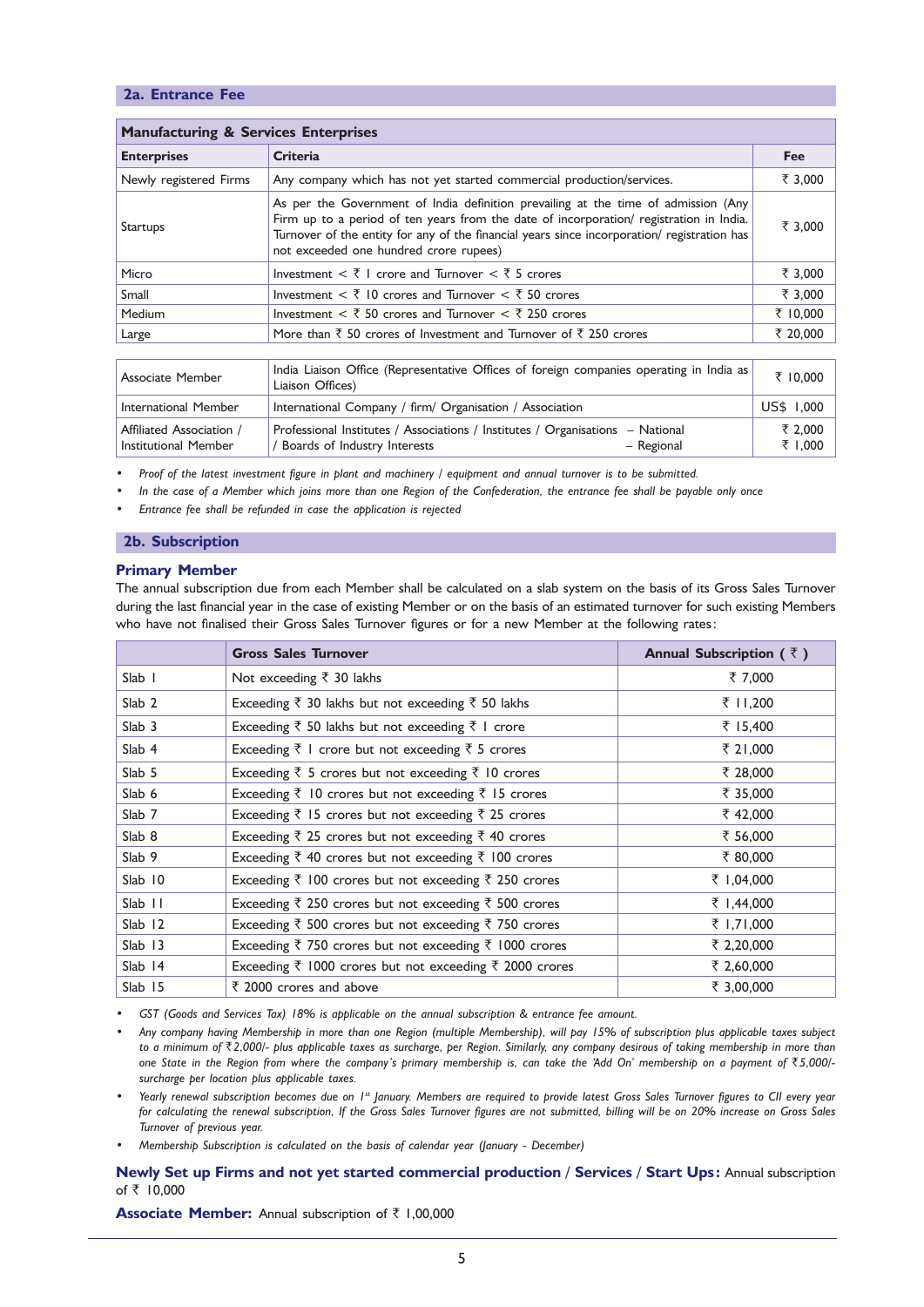#### **International Member - Overseas Organisations/Companies:**

| <b>Gross Sales Turnover</b>                                     | <b>Annual Subscription (in US\$)</b> |  |
|-----------------------------------------------------------------|--------------------------------------|--|
| Upto US \$ 100 million                                          | 1.500                                |  |
| Exceeding US \$ 100 million but not exceeding US\$ 1000 million | 2.000                                |  |
| Exceeding US \$ 1000 million                                    | 3.000                                |  |

*• The International Member, with Headquarters in one country, having joined the Confederation for more than one country, where their branch office is located, (Multiple Membership) shall pay 15% surcharge plus applicable taxes per country, to cover expenses.*

**Affiliated Association / Institutional Member:** Annual subscription of ` 25,000 (National) and ` 15,000 (Regional)

**First payment:**  $I^{st}$  qtr = full;  $2^{nd}$  qtr = 3/4;  $3^{rd}$  qtr = half;  $4^{th}$  qtr = 1/4 subscription.

#### **3. Resignation**

Any Member may withdraw from the Confederation by giving three months notice, in writing, to the Secretary, of his intention to do so provided that the annual subscription for the current year and any other dues have been fully paid up.

#### **3a. Cessation of Membership**

A Member shall *ipso facto* cease to be a member of the Confederation:

- a) in case it defaults in paying subscription;
- b) in case it resigns in the manner laid down.

Matters relating to expulsion, resignation, cessation etc. shall be decided as per the Rules of the Confederation.

#### **4. Members' Participation**

It is important that all Members are aware of, and take advantage of, the services provided. Only Members' participation in the events and use of the various services will be a measure of the adequacy of the secretariat's endeavours. It is only through members' feedback that new services can be developed and evolved.

#### **4a. Participation Levels**

**Zone:** The first level of participation is at the zonal level where Members can participate in the Zonal Councils and other zonal activities.

**State:** The second level of participation enables Members to participate in State Councils, which determine the official policy on State issues. CII is represented on various official State Government advisory committees and experts from within the Membership are nominated on these bodies.

**Region:** The third level of participation enables Members to take part in the Regional Council, members of which have the final say on all policy matters affecting the Region.

**National Committee:** CII National Committees play a vital role in India's economic and industrial development and the composition of such committees comes from CII Membership.

**The National Council:** This is the all-India policy making body of CII. Many of the seats in the Council are filled through the election process. Every Member is free to put forward ideas, draft policy proposals and present them to the President, President-Designate or Vice President.

**Associations Council (ASCON):** Being a high level representative group for 100+ sectors, the focus of ASCON is on monitoring the overall health of Indian industry, "consensus building" within industry to arrive at a crucial commonality of approach, project industry image (through sectoral exhibitions, export development work), shifting industry focus to non-conventional areas like energy conservation, pollution control, total quality management and technology development, and regular meetings with policy makers of the Government of India to resolve bilateral issues.

#### **5. CII Industrial Divisions**

These Divisions deal with specific industry sectors, represent and provide a national point of reference on these specific sectors. Divisional Membership is open to manufacturing organisations, who are already CII Members, on an additional subscription.

| <b>Divisions</b>                  | Annual Subscription* $(3)$ |
|-----------------------------------|----------------------------|
| Cement                            | ₹ 10.000                   |
| Mining and Construction Equipment | ₹ 10.000                   |
| Office Automation & Imaging       | ₹ 10.000                   |
| Railway Equipment                 | ₹ 10.000                   |
| Transmission Line                 | ₹ 10.000                   |
| <b>Technical Textiles</b>         | ₹ 25,000 (for two year)    |

\* GST 18% is applicable on the Annual Subscription.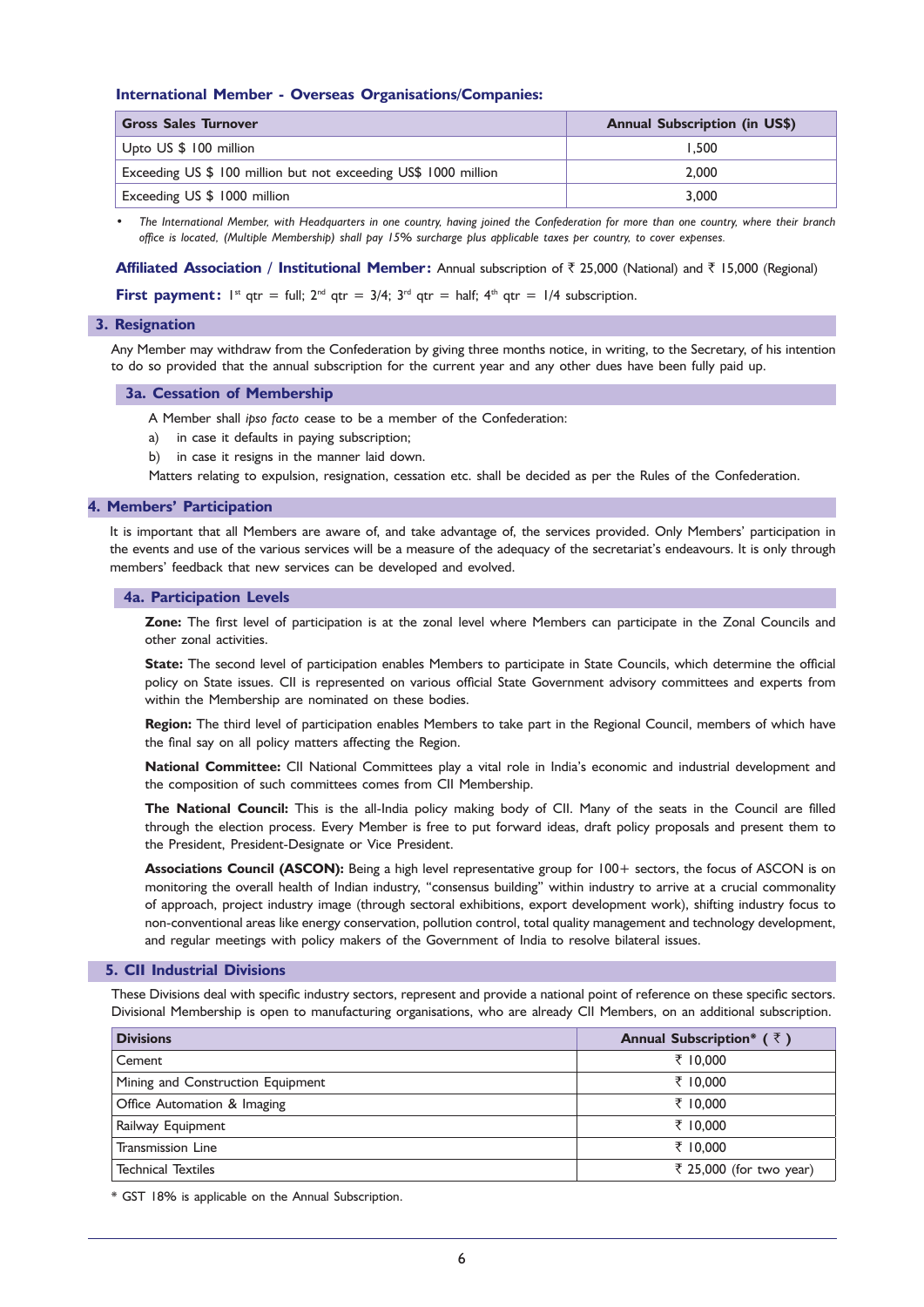## **Membership Profile**

#### SECTORS BELOW INCLUDE MULTI-PRODUCT/MULTI-SERVICE COMPANIES

| <b>Sector (Product/Service)</b> |                                                                                                       | <b>Members</b> |
|---------------------------------|-------------------------------------------------------------------------------------------------------|----------------|
| A)                              | Agriculture, Seeds & Fish Farming                                                                     |                |
|                                 | Agriculture products/seeds/flowers/plants/crops/manure/poultry & fish farms, marine plants, general   | 285            |
| B)                              | <b>Mining and Quarrying</b>                                                                           |                |
|                                 | Mining & quarrying/Coal/Lignite/Crude petroleum & natural gas/Uranium/Thorium/Metal ores              | 744            |
| C)                              | <b>Manufactured Products</b>                                                                          |                |
|                                 | Food products and Beverages                                                                           | 278            |
|                                 | Chemicals                                                                                             | 369            |
|                                 | Iron & Steel                                                                                          | 490            |
|                                 | Drug & Pharmaceuticals                                                                                | 154            |
|                                 | Motor Vehicles & parts (bodies/engines), other trpt equipments (railway/aircraft/motorcycles)         | 418            |
|                                 | Electrical machinery and Electronic, Telecommunication                                                | 389            |
|                                 | Rubber & Plastic products                                                                             | 247            |
|                                 | Textile goods, yarn, furnishings, garments & accessories                                              | 296            |
|                                 | Instruments (for measuring/checking), Medical equipments/appliances, Watches and Clocks               | 177            |
|                                 | Furniture/gems & jewellery/handicrafts/cosmetics&toiletries/stationery/film/sport,fitness goods-toys) | 88             |
|                                 | Paper/Paper products/packaging material                                                               | 77             |
|                                 | Publishing, Printing and Reproduction of Recorded Media                                               | 29             |
|                                 | Footwear, gaiters and the like; parts of such articles                                                | 4              |
|                                 | Wood/laminates and products of wood except Furniture                                                  | 44             |
| D)                              | <b>Services</b>                                                                                       |                |
|                                 | Consulting (Engg/Technical/Legal/Mgmt/Share)/Research & Devpt/placement                               | 621            |
|                                 | Computer (hardware & software-multimedia/internet/CAD) & Telecommunications                           | 345            |
|                                 | Membership organisation activities - industry associations/chambers/federations                       | 301            |
|                                 | Education - Technical/Management/Higher - & Training - Vocational/Computer                            | 786            |
|                                 | Construction (property devt/roads/rail-beds/bridges/runways/power & indl plants)                      | 94             |
|                                 | Financial Services - banks/insurance/leasing/financial intermediation                                 | 211            |
|                                 | Travel/Tourism/Transport (land/water/air) travel agency, cargo, courier & storage                     | 133            |
|                                 | Healthcare                                                                                            | 126            |
|                                 | Hotels, Restaurants & Catering                                                                        | 90             |
|                                 | Electricity/Gas and Water supply                                                                      | 34             |
|                                 | Infrastructure & Real Estate                                                                          | 112            |
|                                 | Media & Entertainment                                                                                 | 58             |